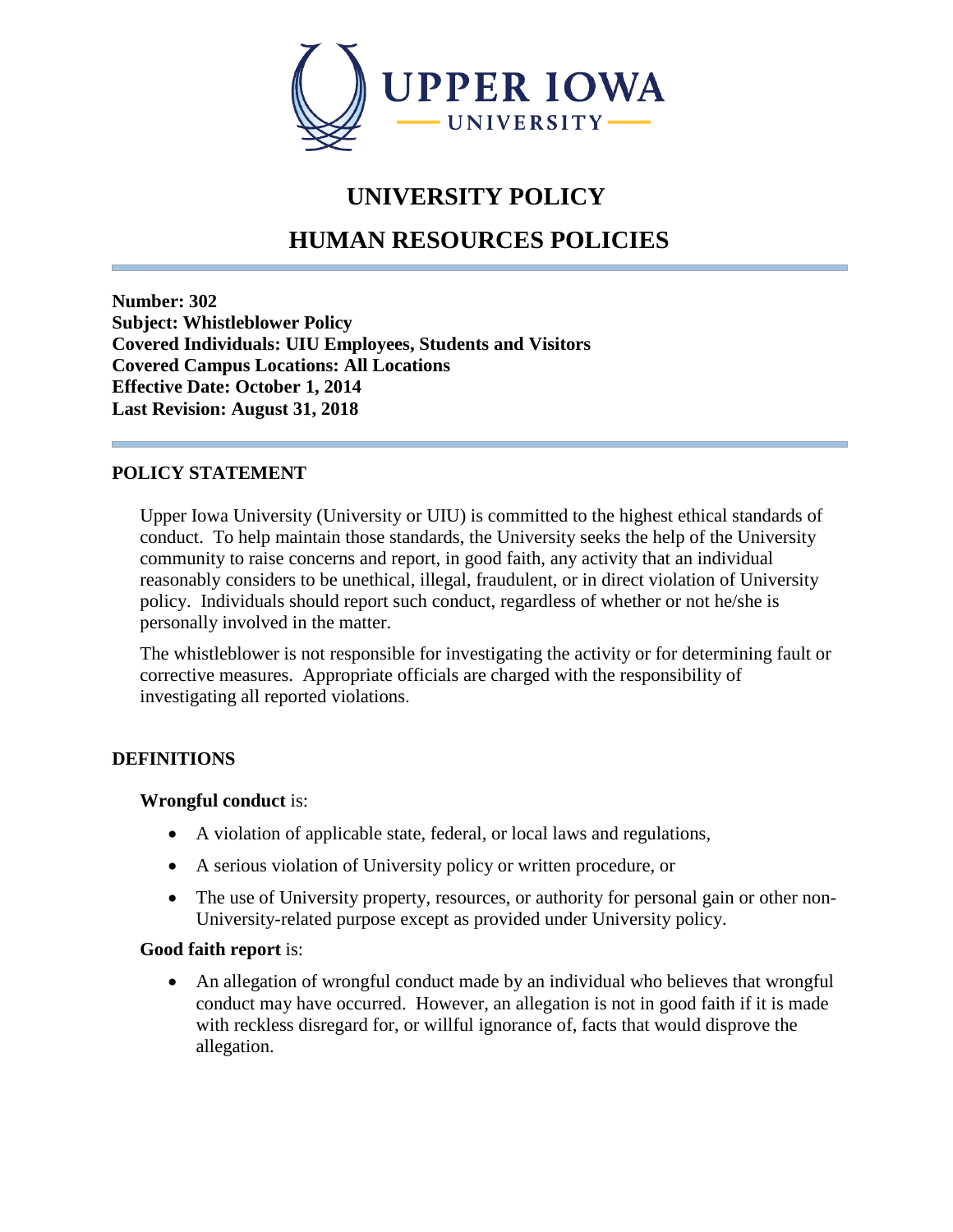# **POLICY**

Any person who has a good faith belief that there has been a violation of law, breach of policy, or allegation of improper conduct pertaining to the University, may file a report by contacting the Vice President for Human Resources at 563-425-5959. If an individual wishes to make a report against a University executive leader, they may contact the Chair of the Human Capital Committee of Upper Iowa University by sending an email to [report@uiu.edu.](mailto:report@uiu.edu) The confidentiality of the reporting individual will be maintained as much as possible; however, the identity of the individual may need to be disclosed in the course of the investigation or to comply with the law.

Another initial reporting option is Lighthouse reporting, which may be anonymous. Lighthouse may be reached on their website, which is [www.lighthouse-services.com/uiu,](http://www.lighthouse-services.com/uiu) by phone at (833) 350-0022, or by email at [reports@lighthouse-services.com](mailto:reports@lighthouse-services.com) (UIU must be identified in the email). This report may be filed on an anonymous basis, but because investigators are unable to interview anonymous whistleblowers, it may be more difficult to evaluate the credibility of the allegations and, therefore, less likely to permit an investigation to be initiated, continued or successfully completed.

## **Retaliation**

No individual who, in good faith, reports unethical or fraudulent behavior and/or a violation of law or University policy shall suffer harassment, retaliation or adverse employment, and/or academic or educational consequences on the basis of that good faith report.

This commitment to preventing retaliation does not preclude the University from addressing performance or behavioral issues with employees as appropriate, even if that individual has participated in a whistleblower protected activity.

Individuals who knowingly give false or misleading information or make a false report of violation, are not entitled to the protections of this policy, and shall be subject to appropriate disciplinary action.

## **CONTACTS**

Acting as the policy owner, the Office of Human Resources is responsible for answering questions regarding the application of this policy.

## **SANCTIONS**

N/A

## **HISTORY**

- October 1, 2014
	- o Procedure was approved
- October 2, 2017